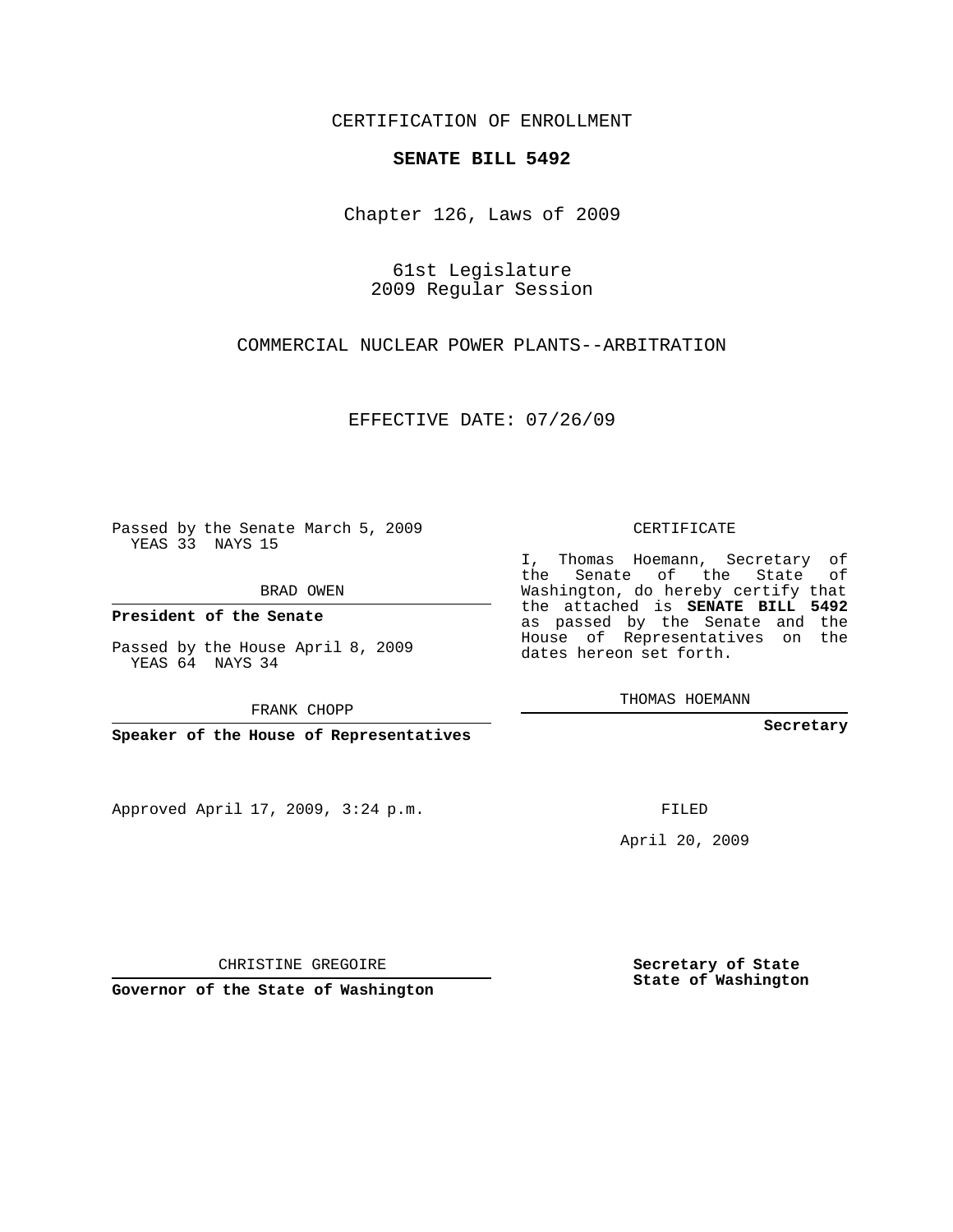## **SENATE BILL 5492** \_\_\_\_\_\_\_\_\_\_\_\_\_\_\_\_\_\_\_\_\_\_\_\_\_\_\_\_\_\_\_\_\_\_\_\_\_\_\_\_\_\_\_\_\_

\_\_\_\_\_\_\_\_\_\_\_\_\_\_\_\_\_\_\_\_\_\_\_\_\_\_\_\_\_\_\_\_\_\_\_\_\_\_\_\_\_\_\_\_\_

Passed Legislature - 2009 Regular Session

**State of Washington 61st Legislature 2009 Regular Session**

**By** Senators Marr, Swecker, Kohl-Welles, Benton, Keiser, and Franklin

Read first time 01/23/09. Referred to Committee on Labor, Commerce & Consumer Protection.

 AN ACT Relating to applying RCW 41.56.430 through 41.56.490 to employees working under a site certificate issued under chapter 80.50 RCW; and adding a new section to chapter 41.56 RCW.

BE IT ENACTED BY THE LEGISLATURE OF THE STATE OF WASHINGTON:

 NEW SECTION. **Sec. 1.** A new section is added to chapter 41.56 RCW to read as follows:

 (1) In order to assure the uninterrupted and dedicated service of employees employed by employees of operators of certain commercial nuclear plants, the provisions of RCW 41.56.430 through 41.56.470, 41.56.480, and 41.56.490 shall apply to the operating and maintenance employees of a joint operating agency as defined in RCW 43.52.250 who are employed at a commercial nuclear power plant operating under a site certificate issued under chapter 80.50 RCW, except as provided in subsection (2) of this section.

 (2) In making its determination, the arbitration panel shall take into consideration the following factors:

(a) The constitutional and statutory authority of the employer;

18 (b) Stipulations of the parties;